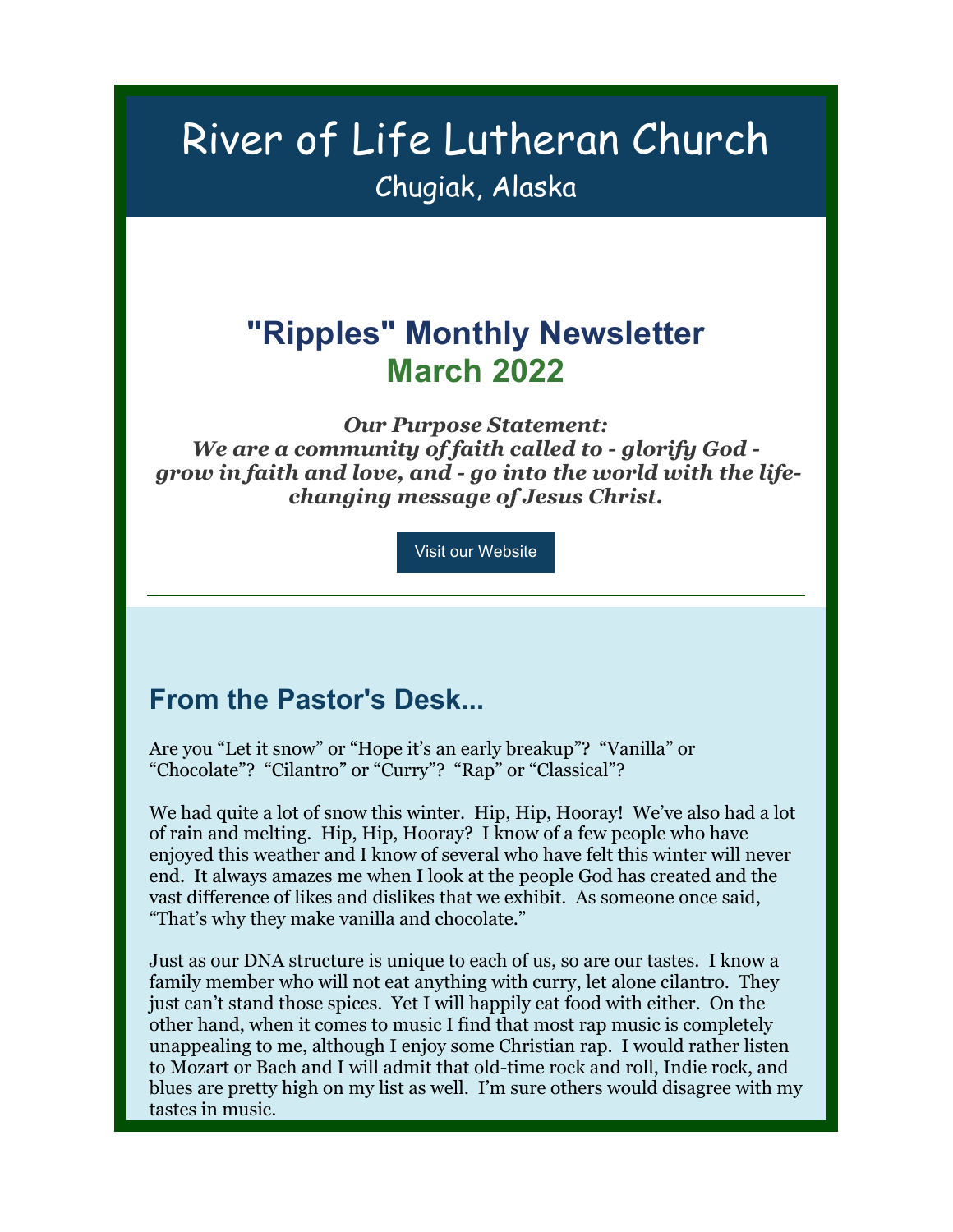What things appear on your "likes" list and what things are put on your "dislikes" list? Have you ever wondered what things God or Jesus likes or dislikes? Have you ever tried to guess whether Jesus would have been a vanilla or chocolate lover if he had ice cream to eat? I don't know the answers to those questions, but there is one thing of which I am certain, *"For God so loved the world that he gave his only Son, so that everyone who believes in him may not perish but may have eternal life."* (John 3:16) The next verse is equally important, John 3:17, *"Indeed, God did not send the Son into the world to condemn the world, but in order that the world might be saved through him."*

In the redeeming works of God's only Son, Jesus Christ, God reveals love for the WORLD and the desire that ALL might be saved. So, when it comes to God's "likes" and "dislikes", I've always believed that God puts all of us on his "likes" list. However, God doesn't always approve of what we do ("dislikes") our sinful ways - those things we do which are contrary to God's will for our lives (see the 10 commandments). These are the things we do that destroy our relationship with God and harm ourselves and others in the process. We might say that God is intentional that all of us are on the "likes" list, which is not always the case with us.

As we enter into the season of Lent and journey through it together to the glorious celebration of the resurrection of Jesus Christ, let us be careful with our lists. Let's take time to reflect on what we place on our "likes" and "dislikes" lists. It is OK to like vanilla over chocolate, curry over cilantro or classical over rap; but as humans, we could end up putting certain people on those same lists - liking or disliking them just because of who they are. Let's pray that God helps us to keep in mind that ALL are in need of Jesus Christ and no human creation of God's falls outside of God's grace. If any of us were measured by the sin in our lives, we would all fail, but through the saving act of Christ on the cross, we have hope of eternal life. By the grace of God shown to us, let's strive to put everyone on our "likes" list!

Grace and peace! Pastor Ottum

# *Sunday Worship Service*

We worship at 11:00am in the downstairs fellowship hall of *Our Redeemer Lutheran Church* 18444 Old Glenn Hwy., Chugiak, AK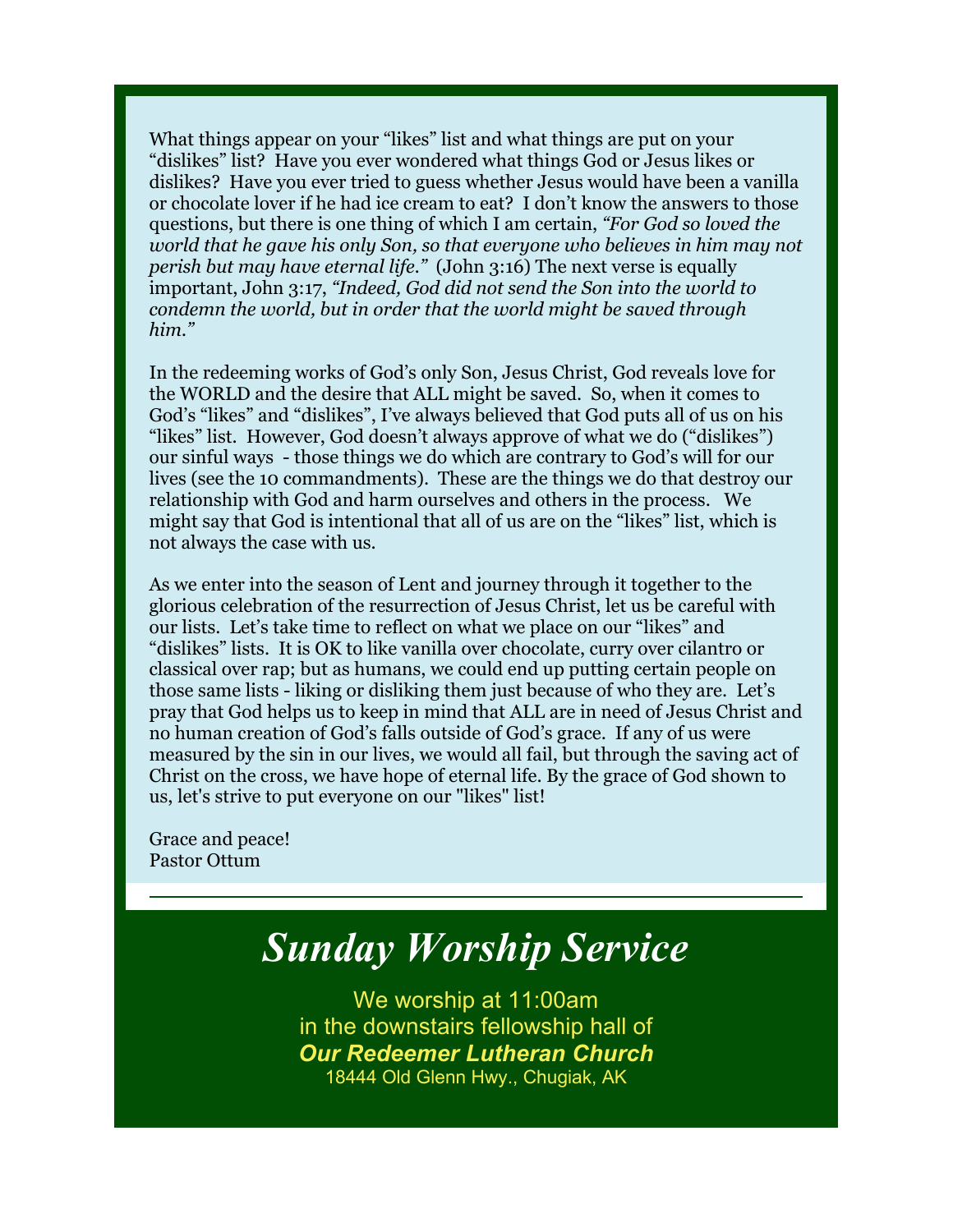Drive around to the right side of the church and park in the lower parking low. Enter through the kitchen door! You're welcome to bring your own seat cushion!

# **Lent Worship Schedule**

(All the following services are at Our Redeemer Lutheran, downstairs)

#### *Ash Wednesday worship / Holy Communion:*

• Wednesday, March  $2^{nd}$  – 7pm

#### *Mid-week Worship:*

Wednesdays, March 9<sup>th</sup>,  $16<sup>th</sup>$ ,  $23<sup>rd</sup>$ ,  $30<sup>th</sup>$ , April  $6<sup>th</sup>$  – 7pm

Theme: Perfect Love Casts Out Fear *(Trinity Lutheran will join us at Our Redeemer for these services)* 

#### *Holy Week:*

- Sunday, April  $10^{th}$  Palm Sunday
- Thursday, April 14<sup>th</sup> Maundy Thursday, 7pm *(May be held at Trinity in*) *Palmer)*
- Friday, April 15<sup>th</sup> Good Friday, 7pm *(May be held at Trinity in Palmer)*

#### *Easter:*

Sunday, April 17<sup>th</sup> – Easter Breakfast (potluck), 9:30am; Worship, 11am

## **2022 Church Council Members**

President: Padi Wallace Vice President: Dotty Eldred Secretary: Mary Ann Hertzog Treasurer: Bob Norton Committee liaisons:

- Building Terry
- Worship Dotty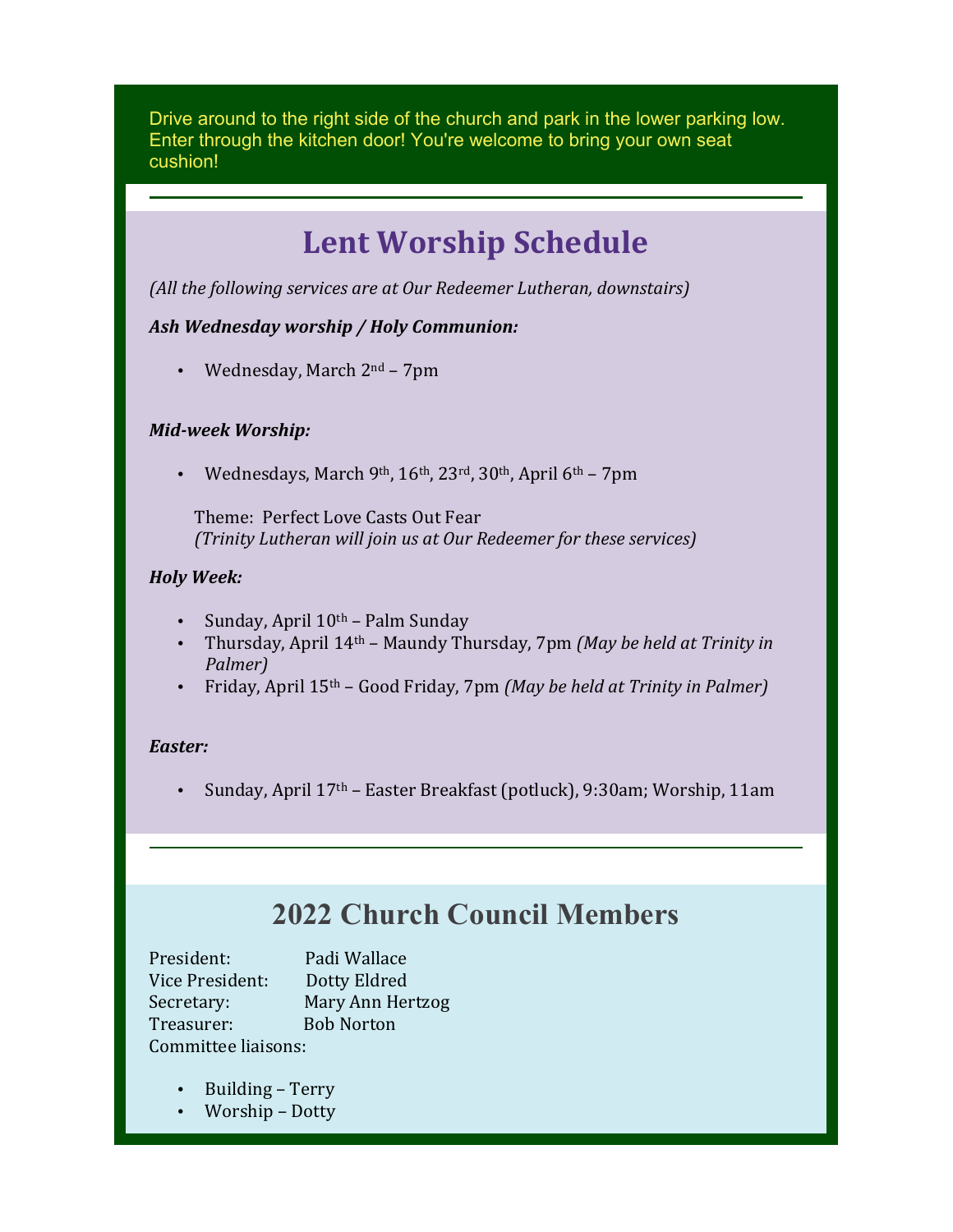- Fellowship Linda H.
- Outreach / Discipleship Bob K.
- Mission Church Council

# **Construction Update:** *It's coming along!*

### **March Calendar**

*You're welcome to join us each Sunday before worship for Adult Bible Study at 10:00am.* For the month of March we will continue studying the book of **Genesis**.

- **Wednesday, March 2** 7:00pm **Ash Wednesday Worship**
- **Sunday, March. 6** 10:00am **Adult Bible Study** • 11:00am - **Worship**
- **Wednesday, March 9** 7:00pm **Midweek Lent Service**
- **Thursday, March 10** 10:00am **Bible Study**
- **Sunday, March 13** 10:00am **Adult Bible Study** • 11:00am - **Worship**
- **Tuesday, March 15** 6:30pm **Church Council Meeting**
- **Wednesday, March 16** 7:00pm **Midweek Lent Service**
- **Thursday, March 17** 10:00am **Bible Study**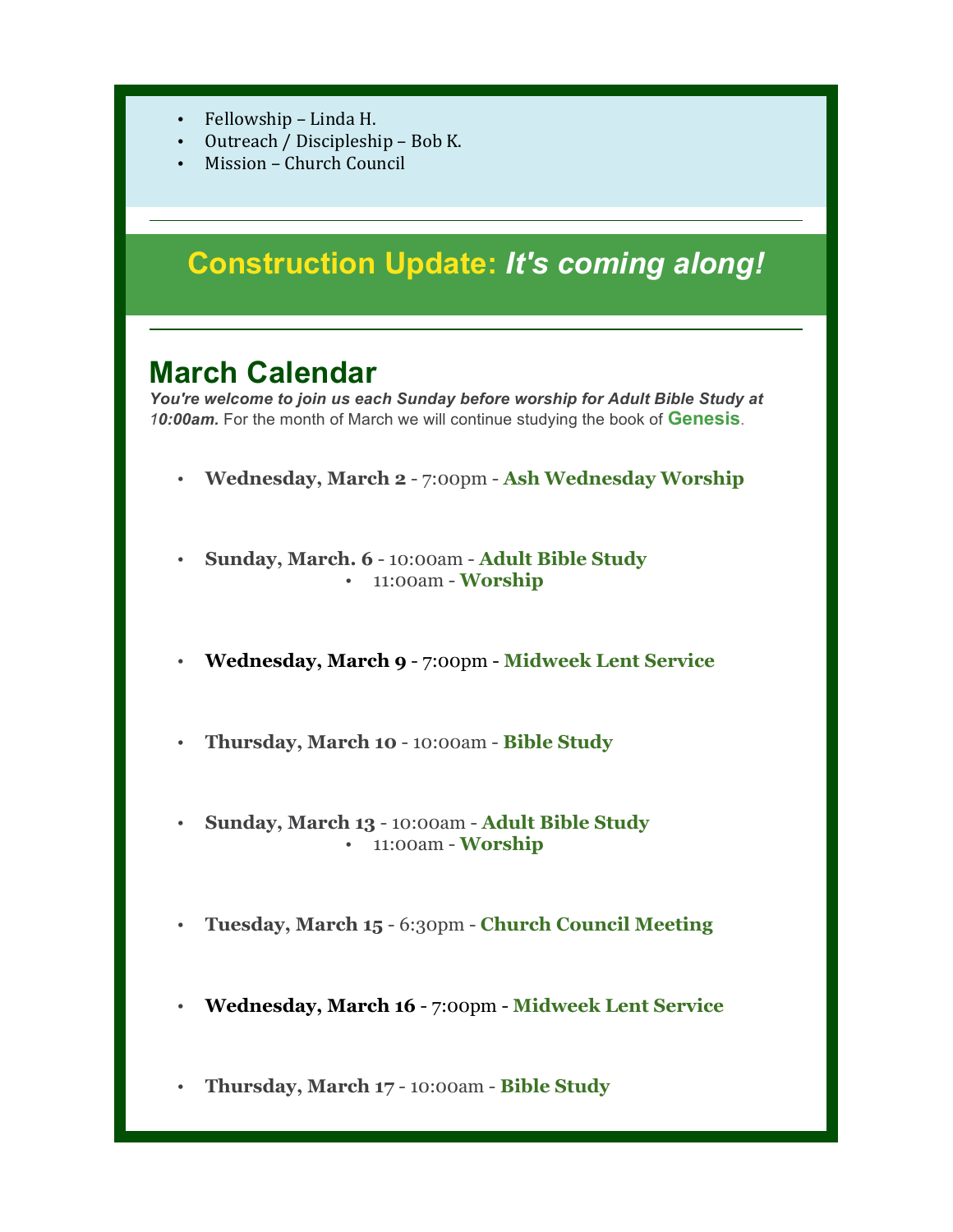- **Sunday, March 20** 10:00am **Adult Bible Study** • 11:00am - **Worship**
- **Wednesday, March 23** 7:00pm **Midweek Lent Service**
- **Thursday, March 24** 10:00am **Bible Study**
- **Sunday, March 27** 10:00am **Adult Bible Study** • 11:00am - **Worship**
- **Wednesday, March 30** 7:00pm **Midweek Lent Service**

### **Noisy Offering**

This quarter's "Noisy Offering" goes to the *LOVE, INC.*

The *Noisy Offering* is the fourth Sunday of each month. Each quarter we collect for a different local community need.

# **Prayer Concerns and Celebrations**

### **Our Congregation**

We pray for the health and vitality of ROL's Ministry & Mission.

### **Family and Friends**

We pray for continued healing, encouragement, and strength for: Bob Norton's brother **John** (surgery); Kim's aunt **Susie** (pacemaker surgery); **Terry Chase** (heart attack); Carol's husband **Scott** (thanks and healing from successful heart surgery); Padi's friend **Larraine** (cancer treatment); **Liam** (Cindy's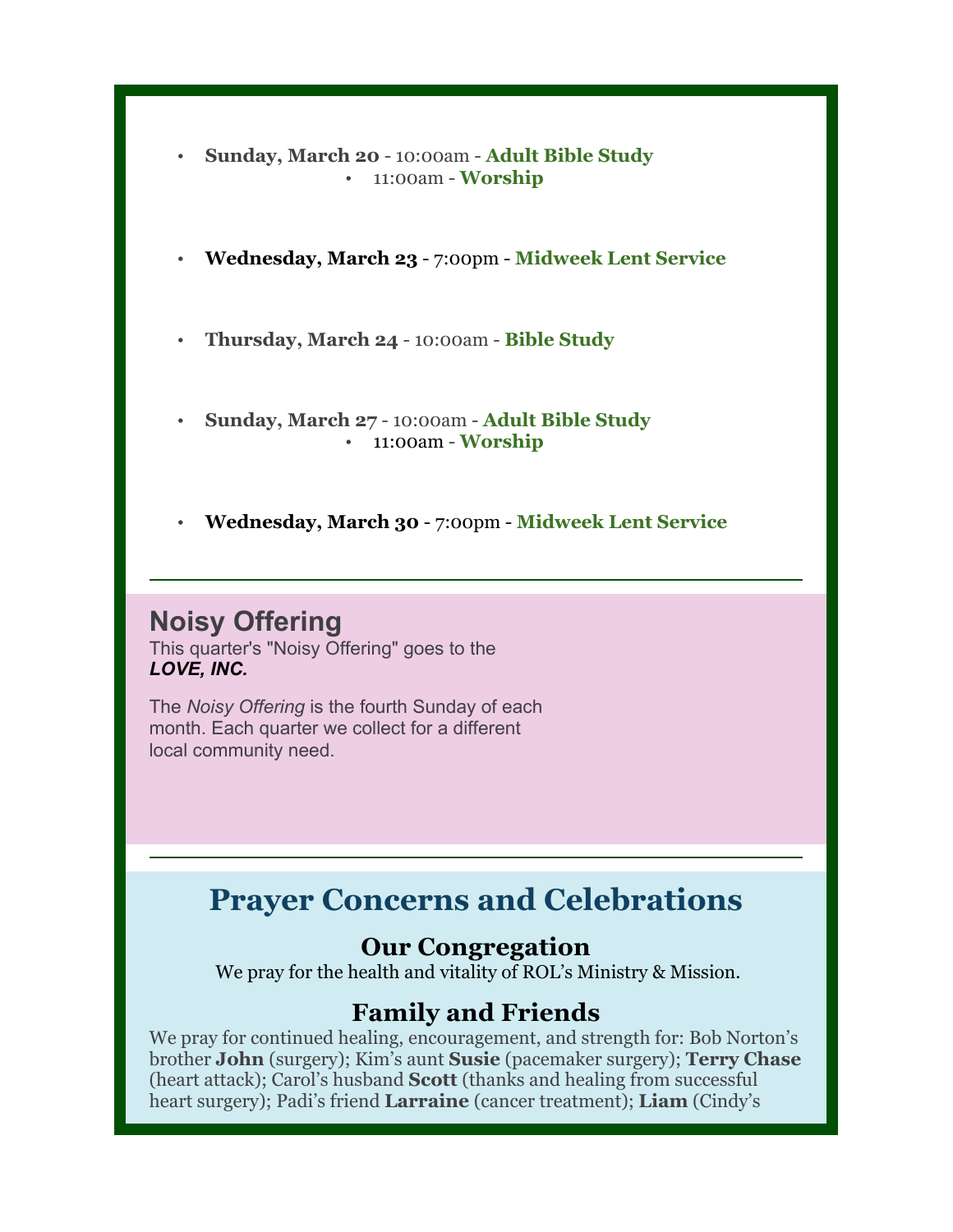nephew); **Bob Reupke**; **Stewart Mee**; Joel & Padi's friend **Jack** (cancer); **Wayne Fredeen** (lung cancer); Kimberly's mother **Patricia** (prayers for healing); and we ask for healing and recovery for those who are facing surgery, or have had recent surgeries: **Joel**, **Terry**, and Terry's friend **Bill** (recovering from brain tumor surgery).

#### **Prayer Partners**

We pray for the health and vitality of the ministry of our other Knik Cluster congregations and their pastors (**Joy, Eagle River; Trinity, Palmer; Good Shepherd, Wasilla: Table of Grace, Bethel**), and our prayer partner for March – Table of Grace (CUD) - Bethel.

### **Compassion for Others in Our Community**

Dear Father in heaven, Creator of what is good, beautiful, and full of joy, so that all may work in harmony with you - we thank you for all the good that comes to us. May we be your children, joined together to serve you. May our life bring joy to others, and may we do good without ceasing through your great, strong love, which moves us, strengthens us, and helps us every day, however hard life may be. May your name be praised throughout the world. May your kingdom come and your will be done on earth as in heaven. Amen.

Thank you, God, for the body of believers who are called to serve you, who are proclaiming the Good News to all who will hear. From those who minister across the country to the men, women, and youth here at home, send us out to be a light in the dark. Send us out to speak life, to extend grace and mercy, to feed the hungry, to befriend the lonely, and to find the lost. Open the doors of this church and fill it with the broken, the angry, the hurting. Let them find forgiveness and comfort here in the presence of the Holy Spirit.

## **Chugiak Eagle River Food Pantry**

We accept food donations for the Chugiak Eagle River Food Pantry every Sunday. Please consider a donation of non-perishable food to benefit our local community. We will deliver our food offerings each month to the Food Pantry. Thank you!

#### **List of Needs:**

- Shopping Bags *(paper, plastic, reusable)* or Boxes *(approx. size of copy paper boxes)*
- Household cleaners *(dish soap, laundry detergent)*
- Paper towels
- Personal toiletries *(hand/body soap, shampoo/conditioner, toothpaste, toothbrushes)*
- Pantry supplies *(regular and gluten free: flour, sugar, baking soda/powder, spices, olive oil, etc.)*
- **Saltines**
- Soups/stews: Cream of Mushroom